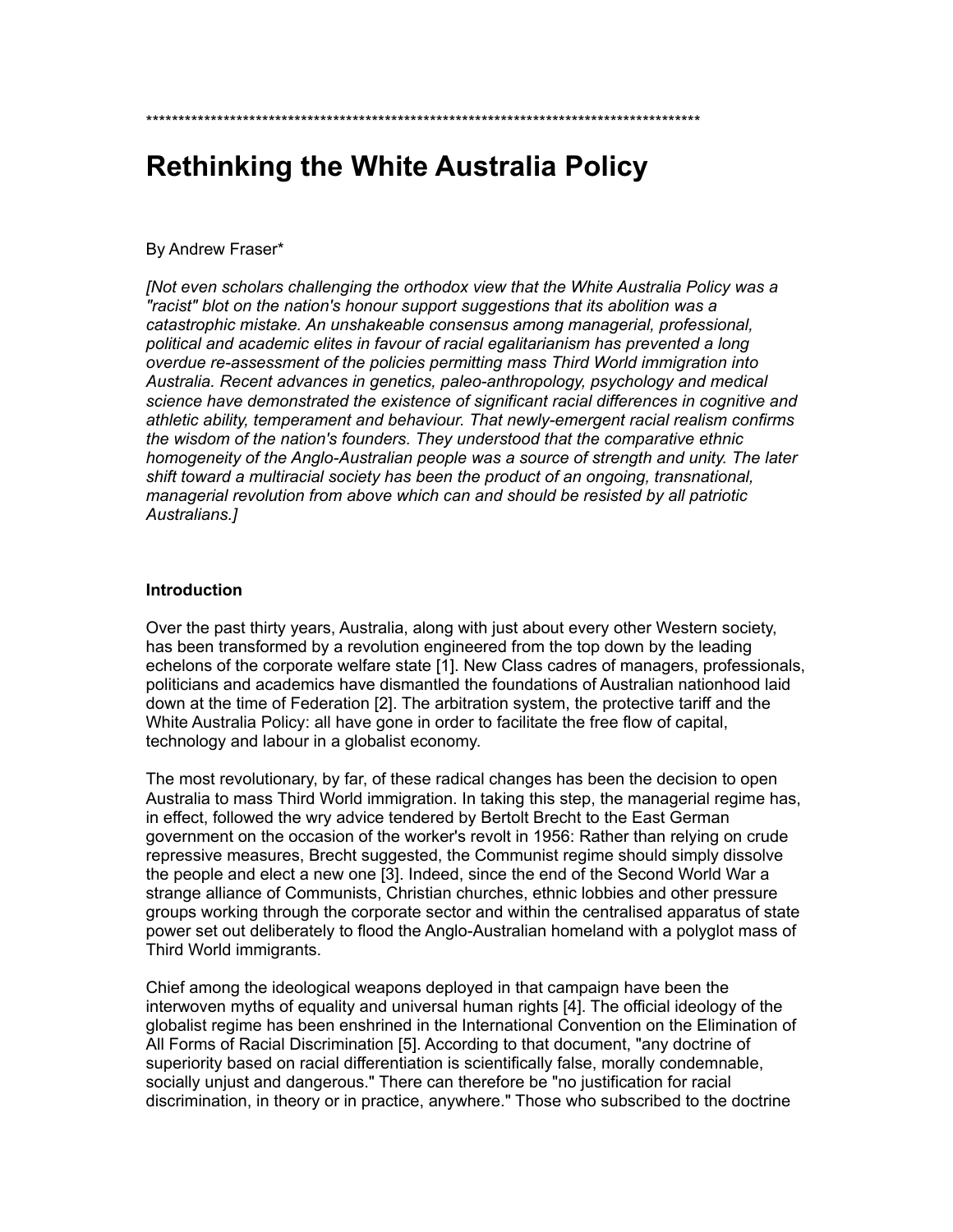of racial egalitarianism were bound to oppose a colour bar on immigration to Australia as being both immoral and pointless: it was axiomatic that "racial differences are not significant differences that need divide mankind."

Racial egalitarianism rather obviously flies in the face of the more realistic premises of the White Australia Policy. The founding fathers of the Australian nation regarded racial differences as a fact of life and racial conflict as the inevitable consequence of a multiracial society. In their view, ethnic homogeneity was one of the great strengths of the Australian nation, one that ought to be preserved and not squandered or thrown away in pursuit of utopian visions of universal harmony in which lions could be re-educated to lie down with lambs [7].

Forty years after Australian governments began to distance themselves from the White Australia Policy, advances in genetics, paleo-anthropology, psychology and medical science are placing the universalist doctrines of racial egalitarianism under serious pressure. A vast range of studies in a number of disciplines have revealed real and important differences between the races in cognitive and athletic ability, behaviour and temperament [8]. Faced with such intellectual challenges, defenders of the ruling orthodoxy are resorting to social ostracism, legal repression and even the sort of physical coercion deployed against members of the One Nation Party some years back [9]. The time is clearly ripe for a courageous and well-informed reappraisal of the White Australia Policy and the decision to dismantle it. Unfortunately, racial realists, concerned to bring common sense to contemporary Australian debates over race and immigration, will be disappointed with two recent books on the White Australia Policy. Both promise much but deliver little because of their authors' determined refusal to take race seriously.

## **Was the White Australia Policy "Racist"?**

The first of these books to appear was written by Keith Windschuttle, a former Marxist academic turned independent neo-conservative writer. Hot on the heels of his controversial revision of the "black armband" view of Aboriginal history, Windschuttle has upset yet another academic applecart. In The White Australia Policy, he sets out to refute the orthodox leftist charge that the immigration legislation enacted shortly after Federation was "racist". On the formal level that is easily done since the Immigration Restriction Act, 1901 (Cth) did not explicitly prohibit non-white immigration. Instead, prospective immigrants were required to pass a dictation test by writing out 50 words in any European language selected by immigration officials.

But, because both the intent and the practical effect of the dictation test were to sharply limit coloured immigration, Australia was open to attack from progressives around the world and, especially during the Cold War, from newly assertive post-colonial regimes in Asia and Africa. Over the last 40 years, a home-grown generation of New Left historians routinely portrayed Australia as a racist pariah nation on a par with South Africa. Ever since the Sixties generation began its long march through the institutions, Australians have been taught to approach their past in a self-hating mood of enthusiastic shame. To his credit, Windschuttle has been one of the few historians to resist this form of intellectual self-flagellation.

Unfortunately, Windschuttle's rehabilitation of the White Australia Policy is premised on a familiar, if pernicious, tenet of neo-conservatism: Like those who claim that the United States is a "creedal nation," [12] Windschuttle maintains that the operating premise of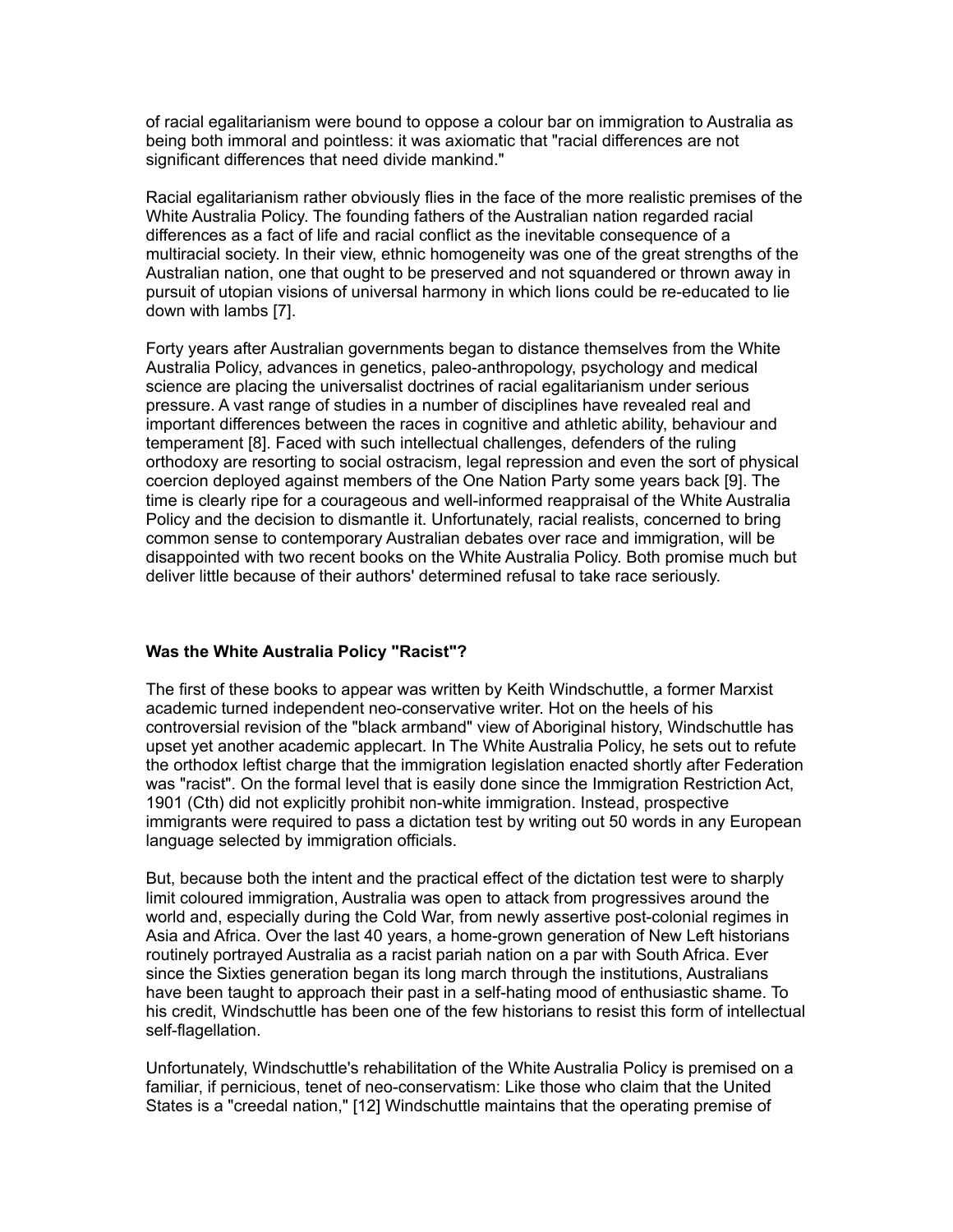Australian society is the proposition that all people are equal in principle and in potential. Supposedly, Australia's national identity is "based on a civic patriotism," thereby fostering "loyalty to Australia's liberal democratic political institutions rather than to race or ethnicity." He contends that the White Australia Policy, far from being the reactionary spawn of an irredeemably racist nation, grew out of a long-established, progressive program aiming "to extend both the freedom and the dignity of labour." [13]

Earlier movements to end slavery throughout the British Empire and the transportation of convicts to Australia culminated in a concerted campaign to prevent the importation of cheap coolie labour from Asia and the Pacific islands. He claims, therefore, that opposition to Asian immigration was not grounded in fears of "racial contamination." Rather, politicians were concerned both to protect the standard of living of Australian workers and to prevent the emergence of "a racially-based political underclass" that would undermine Australia's egalitarian democracy.

This argument rests upon a false dichotomy. Australia's egalitarian democracy was conceived as a new and better Britannia. [15] Who could have doubted that antipodean Britons, too, were white Europeans? By the turn of the twentieth century, references to the "crimson thread of kinship" binding Australians to the mother country had become a staple of political rhetoric [16]. Most Australians hardly needed to be reminded that blood is thicker than water; nevertheless, Windschuttle portrays their leaders as proto-Boasian anthropologists [17], convinced that race is a nothing more than a social construct. Windschuttle maintains that most early twentieth century Australians were confident that Chinese and Indian labourers would become indistinguishable from white Australians of British stock, once they were detached from the environments fostering their historic cultures of servility [18].

Windschuttle concedes that the immigration restriction movement did attract support from "unequivocally racist" elements. Indeed, he savours the irony in the fact that in early twentieth century Australia, the most sympathetic audience for racial nationalism was found among the bohemian writers, artists and intellectuals of the leftist intelligentsia. That elite minority, then famously associated with the Bulletin magazine, bears an "uncanny resemblance" to the "chattering classes" now: "they agree on almost everything, with the conspicuous exception of immigration policy, where their positions are reversed." [19]

## **Racial Egalitarianism: Revolution from Above?**

By contrast, Windschuttle insists, mainstream Australians have never subscribed to biological theories of race. Influenced instead by the universalistic principles of both evangelical Christianity and the Scottish Enlightenment, they have refused to treat white Europeans as superior and other races as innately and permanently inferior. This, then, is the crux of Windschuttle's argument: Because the White Australia Policy was never based on racial nationalism, it could be-and was-readily jettisoned once the original political, economic and cultural justifications for its adoption lost their potency. "The proof that Australia wore the policy lightly was the ease with which it discarded it." [20]

In other words, if the White Australia Policy really had been steeped in "racist paranoia," it would be difficult to explain the fact that dismantling it in the twenty years from the mid-1950s onward "required no major cultural upheaval and was accomplished with a minimum of fuss by liberal politicians with values similar to those held by the original sceptics and critics when immigration restrictions were introduced in 1901." [21]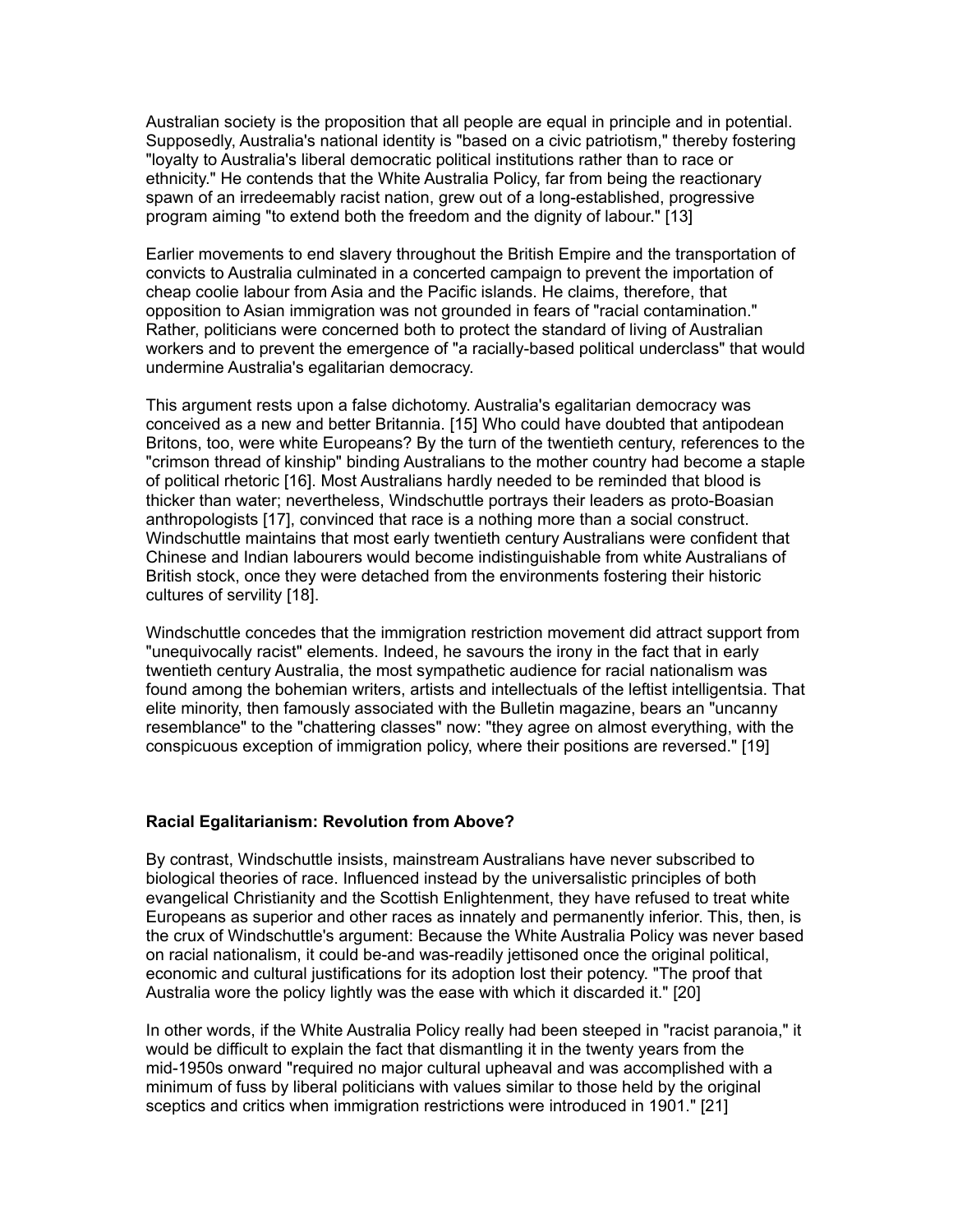Windschuttle is mainly concerned with the rise of the immigration restriction movement. His argument with the academic establishment is pitched as a simple matter of historical fact: Was the White Australia Policy "racist" or not? Another recent book, The Long, Slow Death of White Australia by Gwenda Tavan, deals with its demise. In her first chapter, Tavan differs from Windschuttle on the reasons for the ascendancy of White Australia, insisting that racism and xenophobia were driving forces in the campaign to restrict nonwhite immigration. But, like Windschuttle, she is struck by the ease with which opponents of the White Australia Policy were able to overturn it. Her brief is to rebut the most obvious explanation for the lack of massive popular resistance to such a fundamental change: namely, that the White Australia Policy was dismantled by an ,lite conspiracy operating in stealth, leaving the Australian people in the dark concerning the nature and magnitude of the mass Third World immigration soon to be inflicted upon them. [22]

Tavan is not especially convincing in her effort to demonstrate that the Australian public readily accepted higher non-European immigration as early as the 1970s. Her main evidence is the fact that the Whitlam government was re-elected in 1974, even after its Minister for Immigration, Al Grassby, publicly proclaimed his determination to bury the White Australia Policy. Of course Whitlam's Labor government was soundly rejected by the electorate in 1975. The incoming Fraser government certainly had no mandate to promote a massive influx of non-white immigrants. Nevertheless, it joined with the Australian Labor Party to forge a bipartisan consensus in favour of Third World immigration.

For decades, there was no effective political opposition to the revolution from above in immigration law and policy. Among the managerial and professional classes, a complacently "cosmopolitan" consensus reigned supreme; the political equilibrium was not upset until the meteoric rise of the One Nation party in the late 1990s. Then, for a brief, shining moment, the patriotic instincts of the more "parochial," outer suburban, white Australians found a political voice. [23] However, much to the relief of the political class, that too often tongue-tied voice of populist protest was largely ineffectual and, in any case, was soon silenced.

Concerned to counter suggestions that the new regime lacked popular support from the beginning, Tavan cites opinion polls from the mid-1970s favouring the then-current rate of Asian migration. When weighing such evidence, one wonders how citizens then would have responded to pollsters had they been presented with an accurate picture of how Sydney and Melbourne, in particular, would look after thirty years of colonisation by Third World immigrants. Tavan acknowledges that, "debate still continues" over how many nonwhites should be allowed to enter while insisting that "a majority of Australians since the 1960s have unequivocally rejected any policy that would completely bar non-Europeans from settling." White Australia, she maintains, is no longer a "dominant worldview;" at most, it persists as a "residual cultural form." Even so, she concedes that "the battle against White Australia is not completely won." From Pauline Hanson to the *Tampa* incident, recent events have revealed that "the (white, Anglo-Celtic) racial-cultural ideals" of Australian nationhood have never been completely extinguished. Tavan fears that, like the slow, silent combustion of an underground coal seam, the fiery force of white racial consciousness may burst, without warning, through the surface somnolence secured, so far, by the multiracialist mullahs of the media, the human rights industry and the educational establishment. [24]

Tavan is clearly ad idem with Windschuttle on the contemporary political issues relating to the nature and significance of race. As committed racial egalitarians, both writers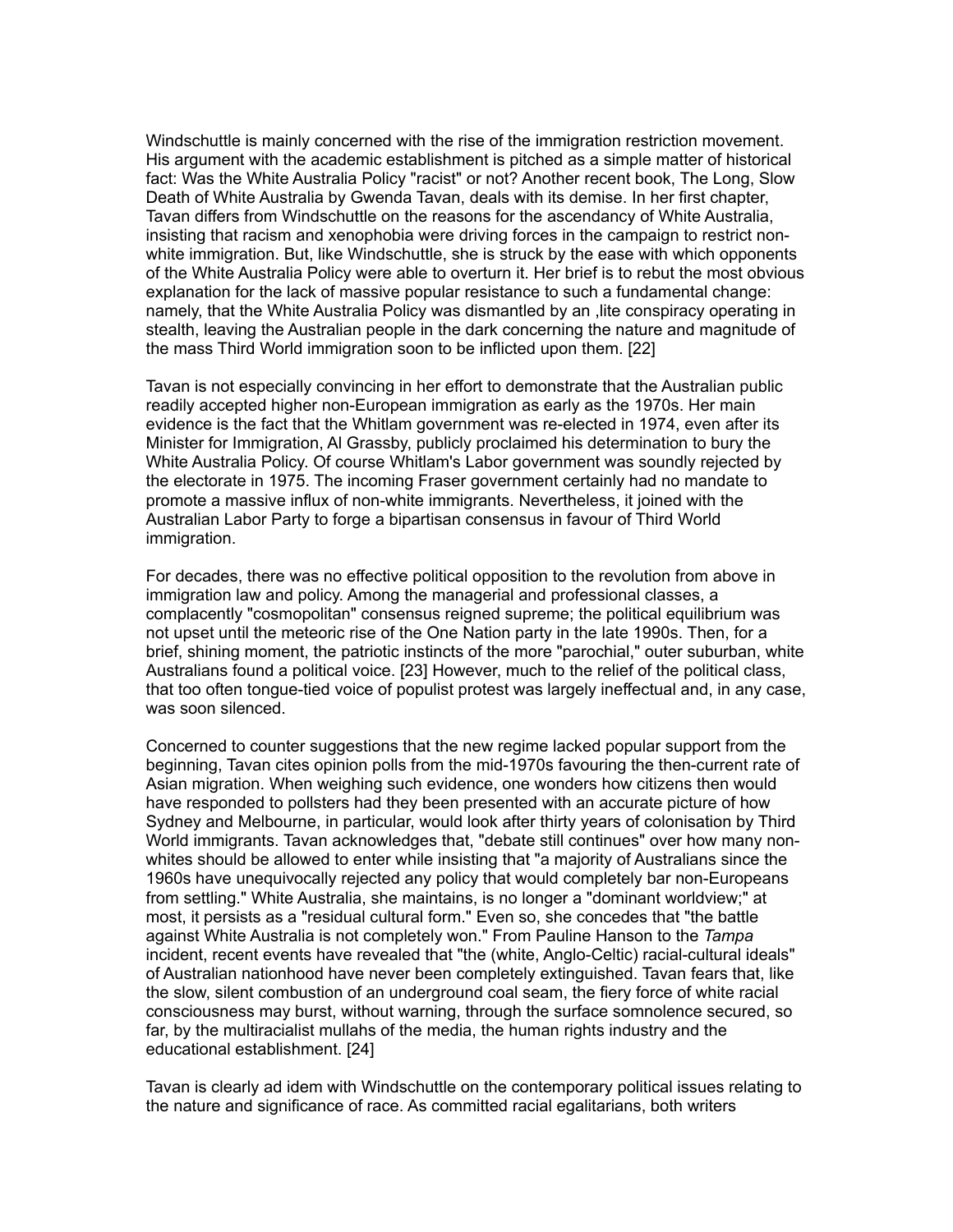desperately want to drive a stake through the heart of racial realism, once and for all. Tavan and Windschuttle still worry that, despite having been in a state of suspended animation for several decades, residual forms of racial identity might someday reawaken in the hearts of white Australians, perhaps even with renewed vigour and enhanced vitality. For that reason, Windschuttle happily joins the left in its attack upon race as "an unscientific category," as a thoroughly modern, bad idea "engendered by the new social sciences and brought to maturity by the evolutionary biology of the nineteenth century." [25] In the battle between racial realism and racial egalitarianism, former Professor Windschuttle joins his old revolutionary comrades on the barricades, resolutely denying that differences between "races" have a biological or genetic foundation.

In his thoroughly orthodox view, nineteenth century anthropology and biology took a wrong turn when they denied "Enlightenment and Evangelical ideas about the unity of humanity." For him, the evident differences between the various races of mankind are the malleable product of their cultures and the particular stage each may have reached in the long ascent from savagery to civilization. No race is permanently incapable of change and development. Somewhat imprudently, Windschuttle suggests that to take any other view on this question "is to betray one's ignorance of the subject." [26] In fact, to anyone familiar with the rapidly expanding literature on the genetic character of racial differences, Windschuttle's dogmatism is a clear case of what American commentator Steve Sailer calls racial flat-earthism.

### **Racial Realism Redux?**

There is still room for debate on the precise genetic contribution to any given racial difference in, for example, intelligence, temperament, criminality and athletic ability. But, that such racial differences do exist and that they have a biological basis is not any longer open to serious scientific question. As Vincent Sarich and Frank Miele put it, "the case for race hinges on recognition that genetic variation in traits that affect performance and ultimately survival is the fuel on which the evolutionary process runs." Without that "functional genetic variation, there can be no adaptive evolution." Variation "is the norm.and not.the exception in the case of humans." In fact, Sarich and Miele suggest that the range of genetic variation between different races of Homo sapiens is much greater than for any other species, including domesticated dogs. They observe that commonly used genetic tests can determine with great precision not just an individual's race but also "the percentage of racial background in people of mixed ancestry." But until very recently it was impossible to detect the genetic markers distinguishing a cocker spaniel from a wolf. [28]

Race exists and it matters across a wide range of public policy issues. It is of particular relevance to any analysis of immigration law and policy. Windschuttle, however, is determined to remain uncontaminated by the new sciences of racial difference. He does recognize the seemingly insuperable cultural barriers alienating mainstream Australians from other racial groups, particularly the Chinese. Nevertheless he asserts that it is a fundamental error "to slide from the concept of culture to that of race." [29] Cultural differences are not inbred and immutable.

But what if Windschuttle is wrong? What if racial differences are, in large part, biologically or genetically grounded? What if even culture is not simply a social construct but, rather, a phenomenon with a substantial biological component? Windschuttle does document the dominance of Enlightenment and Christian influences in middle Australia, demonstrating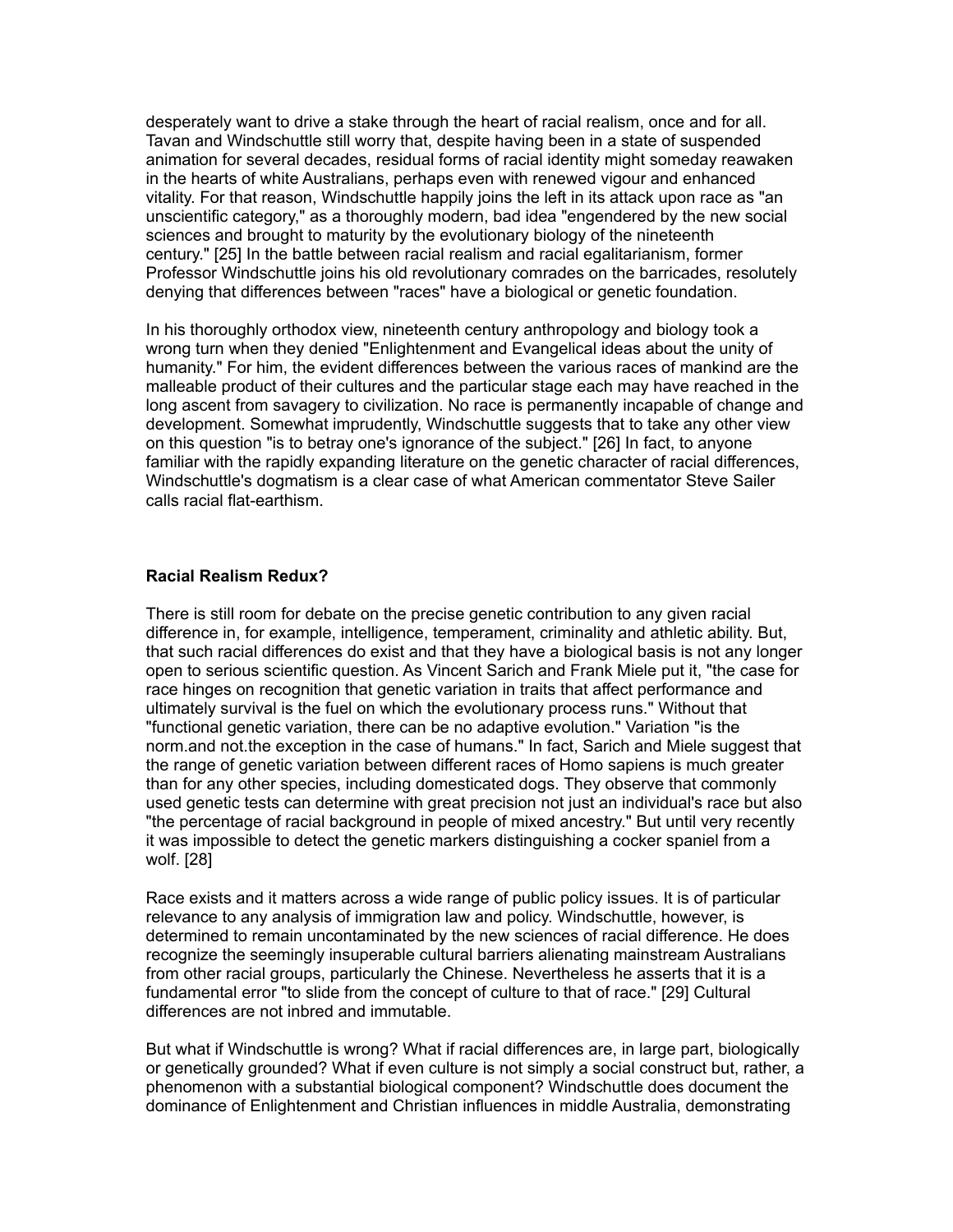that explicitly racialist ideologies have had little appeal to opinion leaders in Australia. But that may mean only that Australians, like other ethnic groups tracing their ancestry to North-western Europe, are predisposed to individualism, exogamy and small nuclear families and, as a consequence, display a relative lack of ethnocentrism.

Thus what Windschuttle describes as a creedal commitment to racial egalitarianism may actually be a defining characteristic of a distinctive European racial identity not shared by other peoples. Kevin McDonald explains Western "cultural" traits as an evolutionary adaptation to the rigours of life in cold, ecologically adverse climates. Natural selection worked there to favour the reproductive success of those individuals capable of sustaining "non-kinship based forms of reciprocity." [30]

Over time, individualistic social structures encouraged the emergence in England of the common law of property and contract and, later still, the emergence of impersonal corporate forms of business enterprise, all requiring cooperation between strangers. The distinctive culture that emerged from the interaction between the genotype of the English people and their environment can be understood as what Richard Dawkins calls an extended phenotype. [31] Like the spider's web or the beaver's dam, the, extended phenotypes of Western civilization are part of a biocultural feedback loop linking our genes with our environment over countless generations. [32]

The extended phenotype produced by the English people founds its greatest political expression in the phenomenon of nationhood. Appearing first of all in England, the idea of the nation could be understood as what Richard Dawkins might call a "meme" [33] that has been only imperfectly or not at all replicated in the bioculture of other, particularly non-European, races. Some scholars, however, deny that English nationhood is the product of a primordial English ethnicity. It is often remarked that there are very few nations that seem to be ethnically homogeneous and England is not one of them. On this view, the English nation "emerged out of populations deposited by successive waves of alien conquest." It was "through the merging or assimilation of peoples who were originally distinct" that a single English nation arose. According to Margaret Canovan, English nationhood "was in no sense a reflection of primordial ties of blood." On the contrary, the English nation was remarkably inclusive, taking in, not only the scions of Danish, Norman, Saxon and some Welsh stock "but also (and, at the time, more significantly) nobles and commoners." Canovan's case would appear to be clinched by the "subsequent expansion of English into British identity," carrying "the nation even farther away from anything resembling primordial ethnicity." [34]

It seems, then, that civic rather than ethnic nationalism has been the defining feature of not just Australian and American but British identity as well. Roger Scruton lends support to that suggestion when he remarks that modern citizenship presupposes a society of strangers: "The good citizen recognizes obligations towards people who are not, and cannot be, known to him." Such a society of strangers cannot survive without "the kind of courage, discipline and self-sacrifice that stem from civic patriotism." [35] But neither Canovan nor Scruton embrace the bloodless vision of civic patriotism promoted by Keith Windschuttle and the American neo-conservatives. For her part, Canovan acknowledges that nations "are political communities that are experienced as if they were communities of kin." She adds, however, that "the `as if' is vital." [36] In doing so, she seeks to mark out a middle position between ethnic and civic nationalism.

Neither Canovan nor Scruton believe that a nation can be grounded in an abstract loyalty to a particular political regime or constitutional order. For Scruton, it is axiomatic that citizens belong to an inherited community inhabiting an ancestral homeland. Citizens are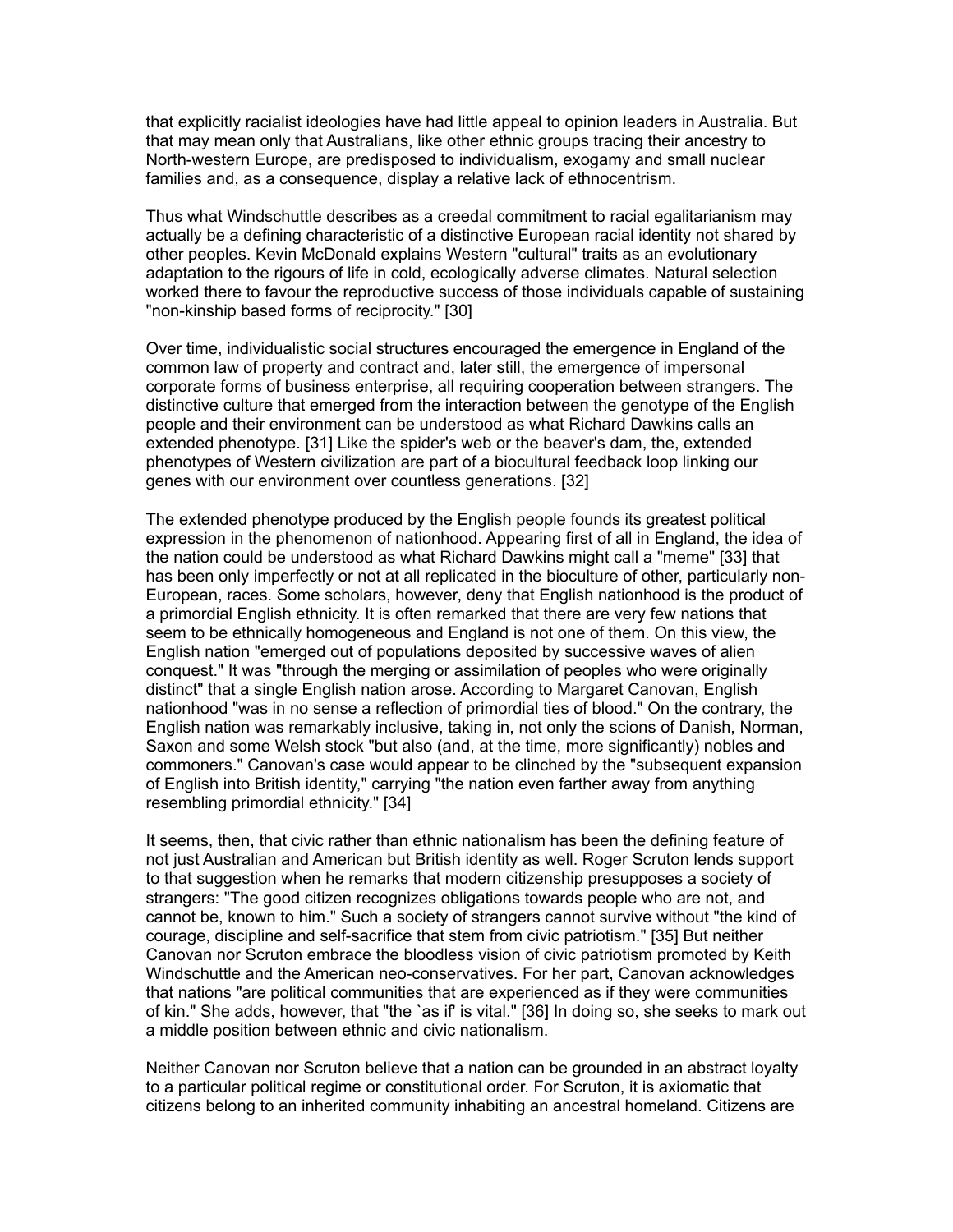members of a pre-political community that includes the living, their ancestors and their unborn offspring. Absent generations are among the strangers to whom the good citizen is bound in "a common web of rights and duties." [37] Canovan, too, affirms both that, within any particular nation, "many fellow-nationals really will be blood relations" and that "nations depend upon the symbolism of kinship for much of their emotional appeal." But she rejects the claims of ethnic nationalism, pointing out that "much of that kinship is imagined kinship, and a good deal of it is always fictitious." [38]

The problem with Canovan's argument is that she does not give sufficient weight to the "peculiarities of the English." [39] As a consequence, like Windschuttle, in relation to the White Australia Policy, she sets up a false dichotomy between ethnic and civic nationalism. In the case of England and the old white dominions settled by people of British stock, including the United States, there is simply no contradiction between the two. That is part of the reason why, for two hundred years after the emergence of the English nation, it was the only nation. [40] Even those citizens of a modern nation who are blood relations or co-ethnics are expected to treat each other publicly "as if" they were strangers bound together by a willingness to recognize the fundamental constitutional norms associated with the rule of law, representative government and individual rights. [41] Only a people such as the English, characterized by the "non-kinship based forms of reciprocity" associated with Protestant Christianity, monogamy and companionate marriage, nuclear families, a marked de-emphasis on extended kinship relations, and a strong tendency towards individualism could possibly succeed in creating such a "society of strangers." [42]

It is true, of course, that the English nation was the hybrid product of many pre-existing ethnic groups. But the fact is that the ingredients in the ethnic stew that ultimately produced the English people and, later still, British nation, were not all that genetically remote from one another. Indeed, the Danes, the Saxons, and the Normans were closely related Germanic peoples and the genetic distance between the English, the Scots and the Irish was not much more significant. Precisely because all of the Germanic peoples were relatively individualistic and comparatively less ethnocentric than other Eurasian and African races, they were able to overcome their group differences when they encountered each other in England, merging into a new ethny possessed of its own distinctive language, religion and way of life.

The relative inclusiveness of English national identity was replicated in the settler dominions. In fact, the English, Irish, Scottish, Welsh and even continental European settlers in colonial America, English Canada, Australia and New Zealand fused together to become more British than the British in their new homelands. The creation of those colonial British cultures was an important first step on the road to creating new national identities as Americans, Australians, Canadians and New Zealanders. [43] Civic nationalism was, therefore, a meme replicated best and most easily through the vehicle provided by the Anglo-Saxon genotype. This exposes a fundamental paradox built into the free and open societies of the West: The only racial groups able to fit seamlessly into the society of strangers constituting a civic nation are those whose members can easily shed the deeply-ingrained ethnocentrism and xenophobia characterizing most non-European peoples. Receptivity to civic nationalism, in other words, is found only in a relatively few, mainly North-western European, ethnic or racial groups. In any case, over the past two centuries the nationhood meme has undergone a monstrous mutation. Originally, the English nation created the state as a medium for political self-expression. Since then, the transnational corporate welfare state has taken on a life of its own, asserting its power and right to recreate the nation and its people in whatever form it chooses.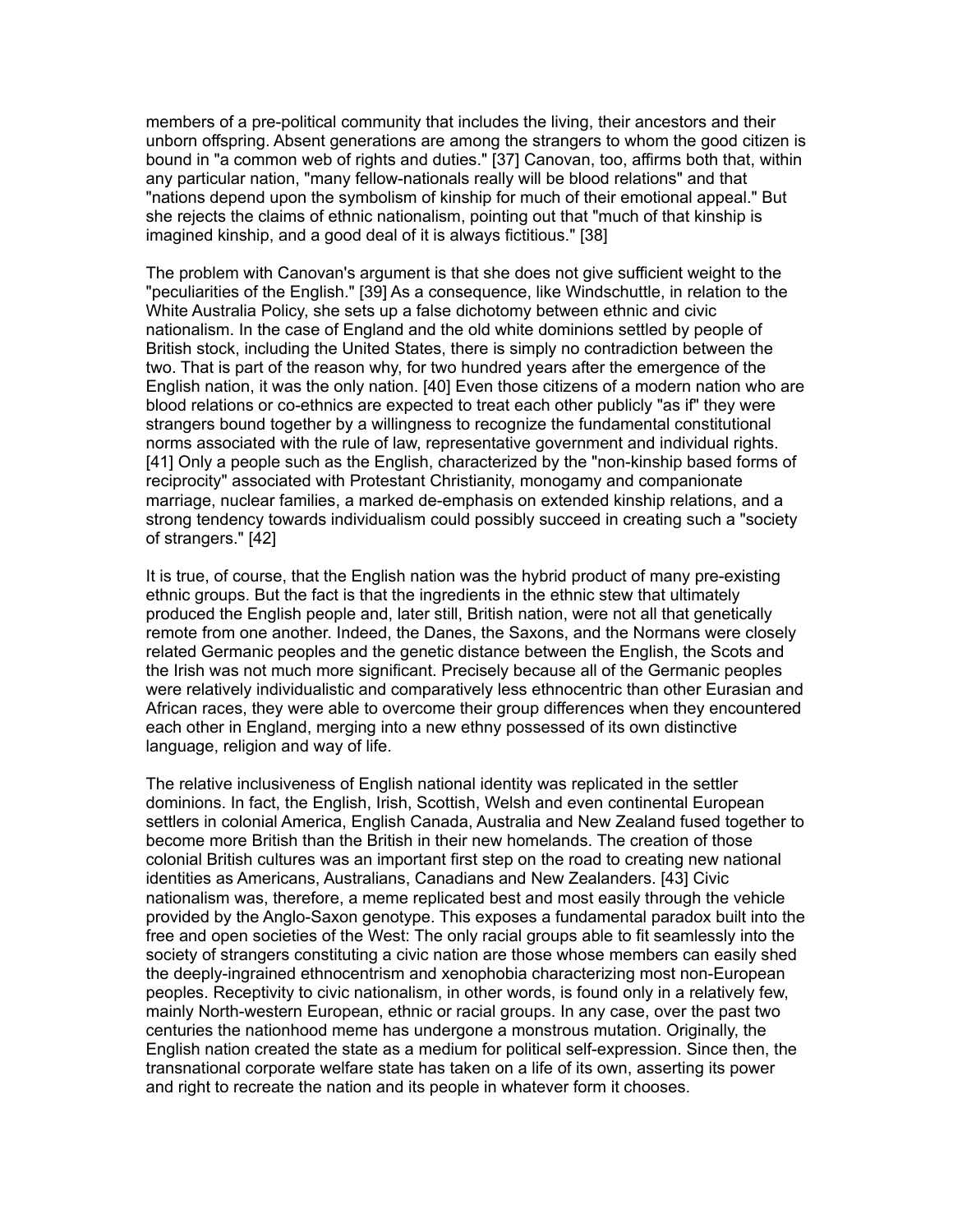#### **The Downside of Diversity**

Other races have produced their own distinctive extended phenotypes; these may not mesh easily with the biocultural interest that Anglo-American societies, in particular, have in the survival and enhanced vitality of their historically unique civic cultures. Black Africans, for example, have been present in large numbers in America, the pre-eminent civic nation, for almost four hundred years without ever having been successfully integrated into the common culture of white Americans. It remains an open question whether other races can be absorbed into the American or the Australian nations more easily than the militantly hyphenated African-Americans. Experience with the overseas Chinese diaspora throughout the Pacific Rim already gives cause for concern. [44] As the Chinese colonies in Australia grow in size, wealth and power, even their Australian-born members may be reluctant to dissolve their ancient collective identity into an individualistic society of strangers owing allegiance to nothing beyond a modern paper constitution, now divorced from its own ancestral roots. Thousands of years ago, the Chinese took an evolutionary path favouring the growth of centralized, authoritarian regimes; not surprisingly, the Chinese today place a premium on clannish behaviour and downplaying the worth of individual creativity. The result has been a people marked by higher average intelligence-but more conformity and hierarchy-than North-western European societies as well as rampant xenophobia and ethnocentrism.

Even when faced with competition from such highly cohesive ethnic groups, a great many individualistic Australians remain utterly oblivious to their own genetic interest in a racially homogeneous society. That interest is threatened, to varying degrees, by the arrival of immigrants genetically distant from the host population. Like any other ethno-nation, white Australians constitute a large, partly inbred, extended family. [45] Since an ethny is "analogous to a population of cousins," even distant kin "carry genetic interests for each other." But, because-at any given level of technology-the Australian landmass has a finite carrying capacity, mass immigration must replace future Australian children with those of other, more or less unrelated, ethnic extended families. If immigrants are genetically remote from the European gene pool, the damage to Australia's genetic interests will be especially pronounced. Frank Salter has calculated that if England, for example, received 12.5 million closely-related Danish immigrants, the genetic loss to the remaining English would be relatively low, amounting to the equivalent of 209,000 children (still a large family to lose.) But the same number of immigrants from India would cause a corresponding loss of 2.6 million children. Since black, sub-Saharan Africans are even more genetically distant from the English, an influx of 12.5 million Bantus would displace the equivalent of 13 million English children. The genetic losses to the English would be greater still if Indians or Bantus had fertility rates higher than the host population. [46]

Apart from the objective genetic interests at stake, a multiracial society forces white Australians to bear other, more subjectively painful social, economic and political costs. At the high end of Australia's immigrant intake, a growing cognitive elite of East Asians threatens to become similar to "market-dominant minorities" such as the overseas Chinese in Southeast Asia, Jews in Russia or Indians in East Africa. [47] Faced with competition from a growing East Asian population, white Australians will find themselves outgunned: Western-style "old boy" preference networks are only weakly ethnic in character, and, thus, permeable, making them no match for the institutionally-directed, ingroup solidarity or "ethnic nepotism" practised by other groups. Endowed with an edge in IQ and a temperament conducive to rigorous regimes of coaching, rote learning and stricter parental discipline, young East Asians already dominate the competition for places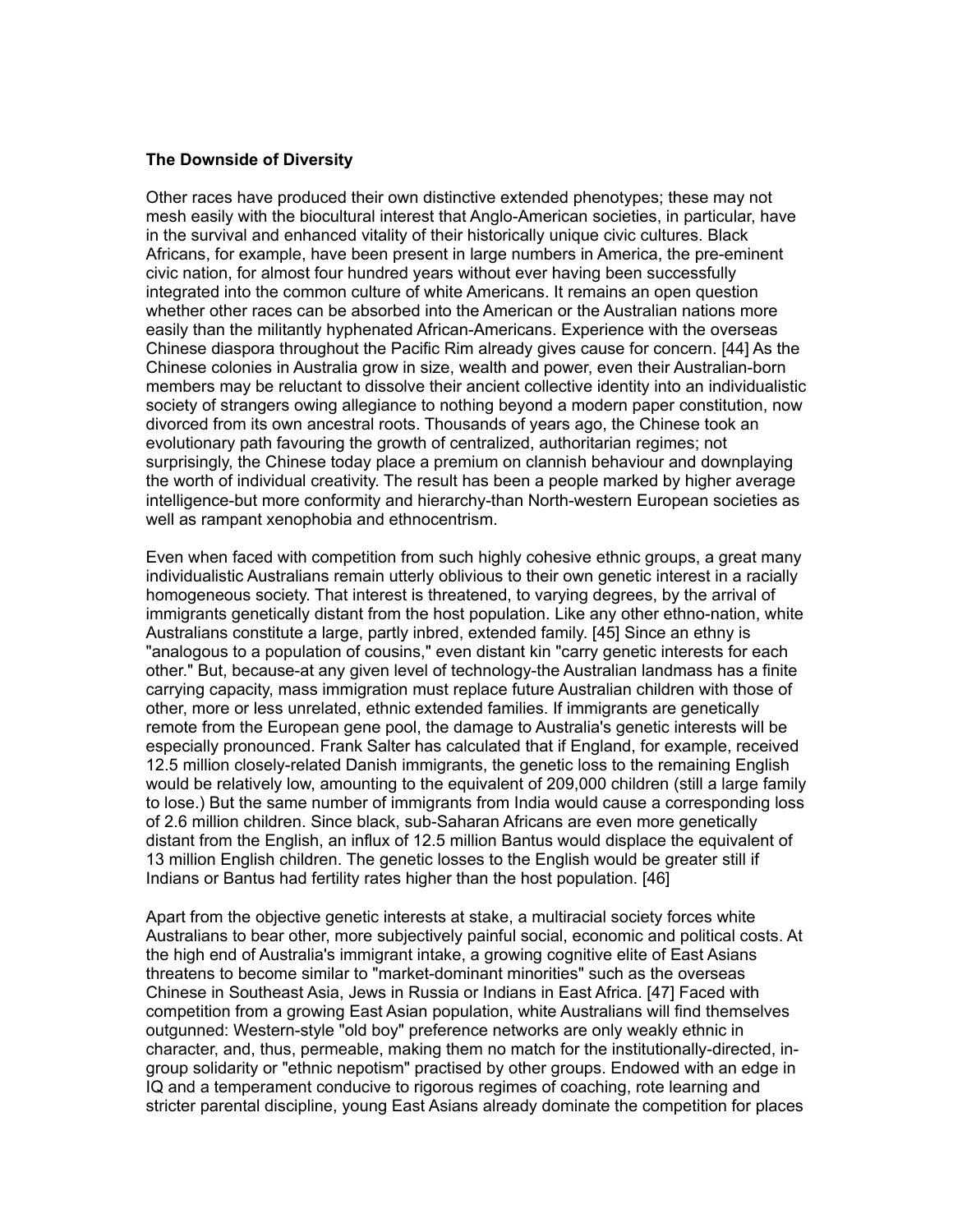in universities and professional schools. Within two to three decades, it is not unreasonable to expect that Australia will have a heavily Asian managerial-professional, ruling class that will not hesitate to promote the interests of co-ethnics at the expense of white Australians. [48]

At the low end of the market for Third World immigrants, tensions are already appearing between white Australians and the growing numbers of black, sub-Saharan Africans settled here by the transnational refugee industry. [49] One can safely predict that, no matter how large this particular Third World colony becomes, black Africans will never become a "market-dominant minority" in Australia. On the contrary, experience "practically everywhere in the world tells us that an expanding black population is a sure-fire recipe for increases in crime, violence and a wide range of other social problems." [50] Unfortunately, experience also demonstrates that any such suggestion will produce nothing short of a hysterical reaction among Australian journalists and academics.

For Australian intellectual and cultural elites, it does not seem to matter that support for such observations can be found in countless academic and official sources. After all, it is hardly news that violent criminals of any race are likely to be people with low IQs who display poor impulse control. [52] Nor is it difficult to establish that, on average, black sub-Saharan Africans score around 70-75 on IQ tests while white Europeans have a mean score of 100 and East Asians about 105. [53] It is equally well-known that young black men have higher levels of serum testosterone-often associated with impulsive behaviour and poor judgement-than whites or East Asians. Now, this does not mean that black Africans carry a "crime gene." Nor can one say that "blacks are genetically more crimeprone than whites." But, as Michael Levin points out, "it does make sense to say that blacks are more prone to behaviour that is in fact criminalized in virtually all societies." [54]

Australians will ignore these racial realities at their peril. Windschuttle, confident that immigrant groups will lose their distinctive racial identities as they become assimilated into the individualistic norms of Western culture, sees no cause for concern in the ethnic replacement of white, Christian Europeans by Chinese or Muslim newcomers. He has "accepted this with equanimity," perhaps even "with a sense of self-congratulation." [55] Like his former academic colleagues, Windschuttle looks upon both "racial prejudice" and "religious intolerance" not as essential ingredients in collective identity but as embarrassing social diseases. [56]

## **Managerial Multiculturalism**

Like the managerial class generally, Windschuttle does not experience his membership of the Australian nation "as if" he belongs to a community of kin. Unlike the bourgeois pioneers of Anglo-American capitalism, managerial-professional elites are no longer rooted in particular communities; they are "at best indifferent and actually hostile to ...specific identities ...derived from class, ethnicity and race, religion, region and gender." Because the power of the managerial class is heightened by the eradication of such identities, its preferred brand of civic nationalism is based upon a "colour-blind" universalism and egalitarianism that is "open to the world." [57] Openness to the world requires the repudiation not just of ethnic nationalism but also of any civic nationalism grounded in "pre-political loyalties of a territorial kind-loyalties rooted in a sense of the common home and of the transgenerational society that resides there." [58] The flip side of the universalism and egalitarianism sponsored by the managerial regime is, therefore,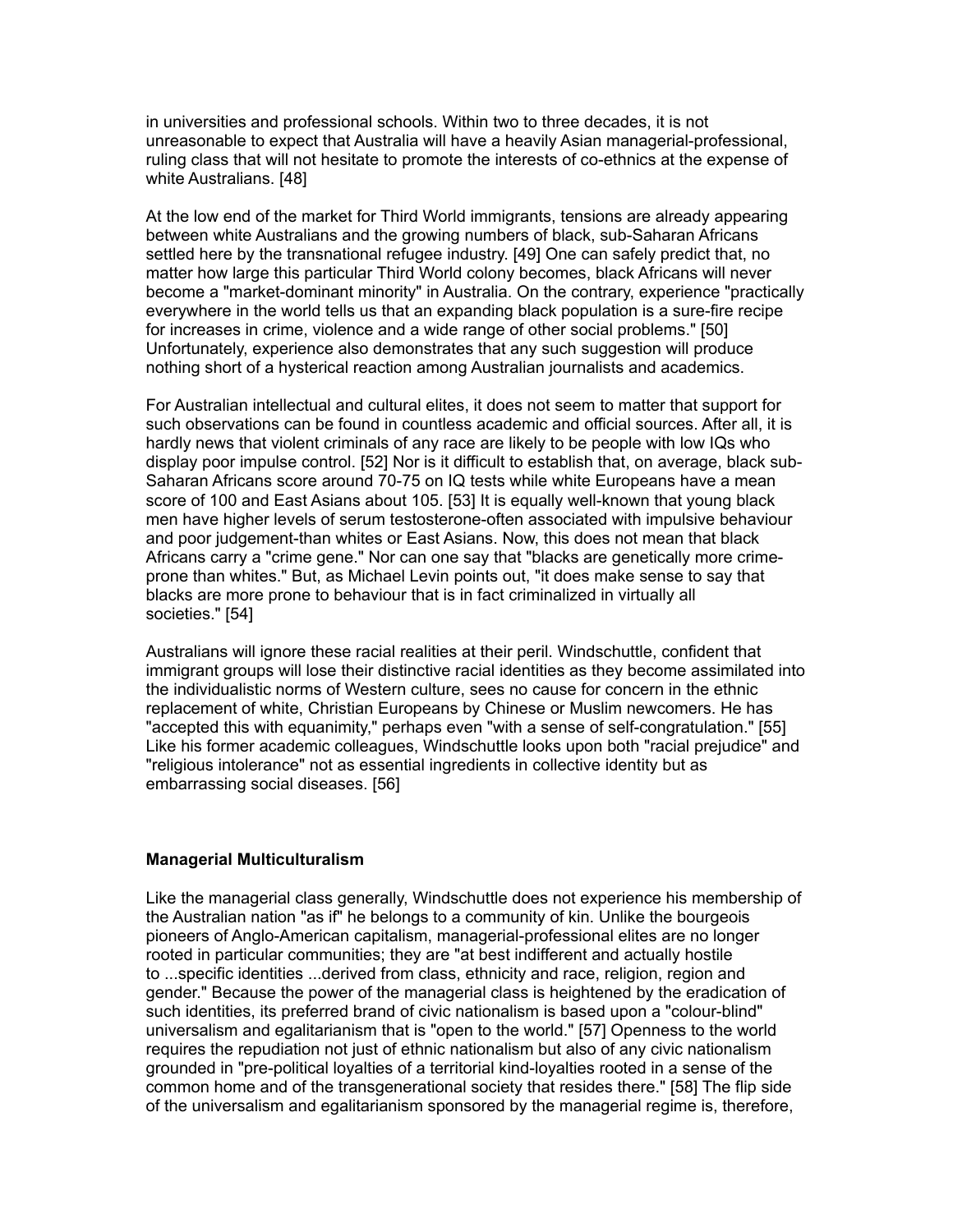the multicultural politics of identity. Doctrines of racial egalitarianism and official multiculturalism may appear to contradict one another but the social and political function of both is to undermine the white, Christian, masculine and bourgeois values and institutions "that remain the principal constraints on managerial reach and power." [59]

Under the aegis of the globalist regime, the shared civic culture that is the greatest achievement of Anglo-American constitutionalism is being displaced by a neo-feudal system of group representation. Promoting this program, James Tully attacks modern Western constitutionalism because it threatens "the extinction or assimilation of different cultures." Not only did modern constitutionalism authorize "imperial rule of former colonies over Indigenous peoples," it still underwrites "cultural imperialism over the diverse citizens of contemporary societies." [60] Tully's vision of "intercultural" constitutionalism aims to replace the individualistic society of strangers with the politics of cultural recognition. Unfortunately there is one culture that cannot be accommodated within what Tully calls the convention of mutual recognition. To embrace Tully's concept of the constitution as an endless process of intercultural negotiation is to reject the common civic culture of Anglo-American constitutionalism.

Faced with the reality of cultural diversity, the Anglo-American civic culture has been expansive in nature. In other words, it has been "geared toward the assimilation of difference." Tully's multicultural constitutionalism, by contrast, is separatist or exclusive in that it is "geared toward the magnification and encouragement of difference." These two very different constitutional cultures cannot co-exist; a choice between them must be made. Anglo-American civic cultures developed "a strong momentum towards political connectedness" in order to "overcome the separatist pull of diversity and disagreement." Building on long experience with non-kinship based forms of reciprocity, the civic cultures of British-derived societies stimulated the "development of imaginative empathy" among citizens. Everyone was required to imagine himself "in the position of a person whose starting point is radically different" from his own.

Multicultural constitutionalism, by contrast, is already causing our shared civic culture to fragment; the momentum towards separatism is growing. [61] Managerial elites have an obvious interest in dividing subject populations, the better to dominate them. In line with that strategy, multicultural constitutionalism "encourages the citizenry to divide itself into groups in order to win politically controlled benefits." Not surprisingly, once interest groups succeed in "winning special benefits, the separatist pull grows stronger." Group representation spawns new elites with a vested interest in thickening the boundaries between citizens. One corollary of the perennial process of intercultural negotiation is that there can be no possibility of general agreement on public goods. Multicultural constitutionalism assumes "that diversity can be acknowledged and empowered only through constant political battle pitting the races and genders against each other in a never-ending contest for recognition and public benefits." [62]

Tully maintains the pious hope that every group will be able to stand on an equal footing in the contest over recognition and the political rewards that flow from it. However, it has long been an axiom of corporatist interest intermediation that not all groups possess equal procedural status. Groups lacking functional relevance to the globalist system (or which are actually dysfunctional) will be shunted aside unless they possess some other resource that enables them to generate destabilizing conflict. [63] The basic premise that interest groups are not all created equal is particularly true of racial and ethnic groups. Tully is careful to cite William McNeill to make the point that polyethnicity has been the rule rather than the exception in the life of all advanced civilizations. He does not dwell on McNeill's companion observation that ethnic intermingling has produced a "complex ethnic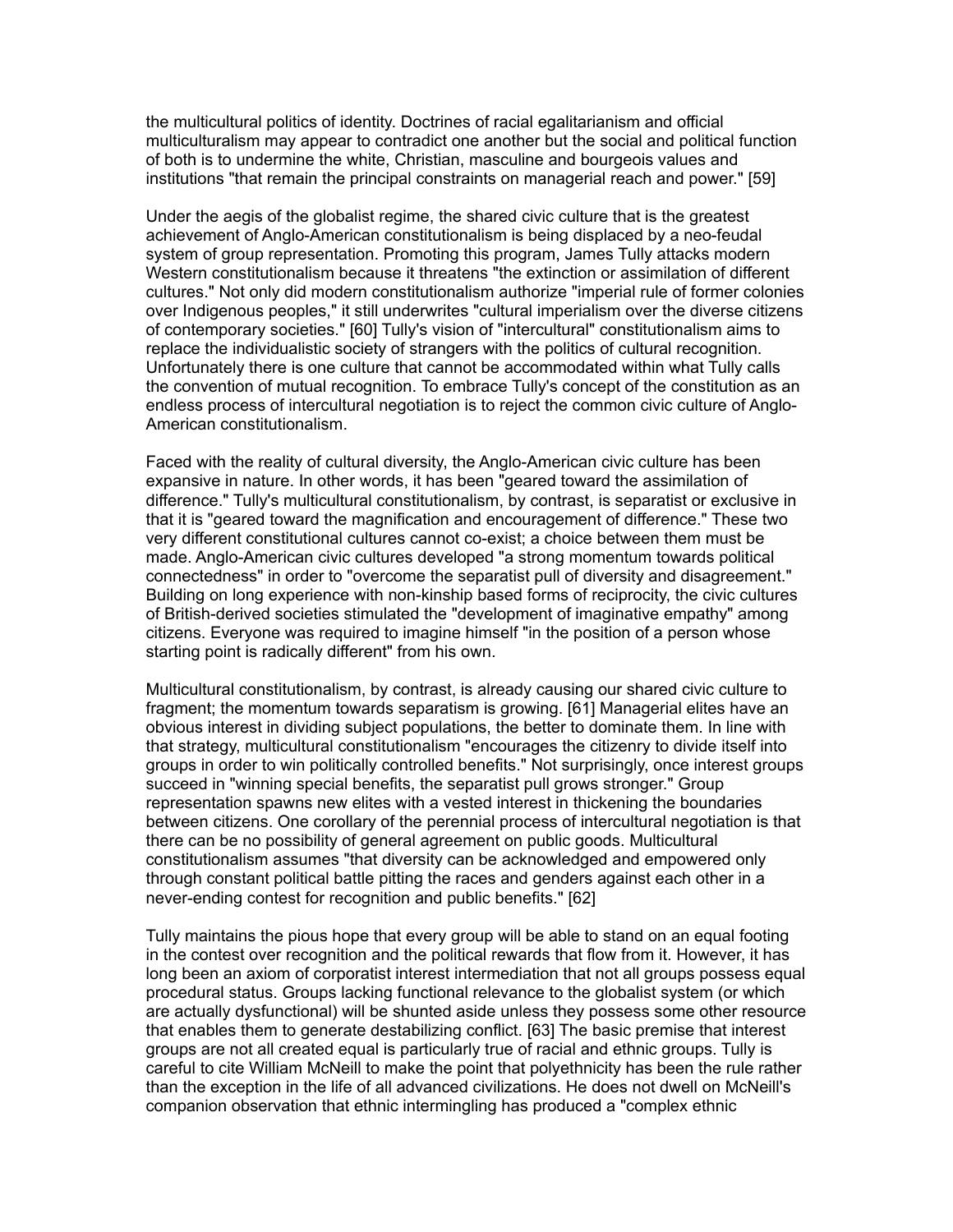hierarchy" whenever it has occurred. [64]

Any constitutional order that sets out deliberately to grant special privileges to particular ethnic groups inevitably will produce a still more complex ethnic hierarchy. The relative standing of any given group probably will depend to a significant degree on its performance within the global system of needs. There can be no automatic right to consent or cultural continuity or even recognition of group rights within the context of that dynamic system. A group that is functionally relevant or possesses a significant conflict potential today may find itself in the dustbin of history tomorrow. While it may be difficult to predict permanent winners in the incessant competition for increasingly scarce resources in a multiracial Australia, we can be sure that the civic culture created and nurtured by generations of white Anglo-Australians will be the sure loser. As continued Third World immigration provides further impetus to the multiracialist politics of identity, the individualistic society of strangers will be extraordinarily vulnerable to competition from other, tightly-knit, racial groups. In retreat from "the rising tide of colour," [65] white Australians may be forced to reinvent themselves as a people comme les autres, shedding their customary civic universalism in favour of a less natural but more powerfully particularistic racial consciousness. Windschuttle would be among the first to deplore any such development, even as his deracinated model of civic patriotism becomes an evermore maladaptive threat to the survival of the historic Australian nation.

Racial realists who read Windschuttle's book will discover ample evidence that, if his tender-minded attitudes prevail, white Australians are destined to be displaced by immigrant groups much less sensitive to charges of racism and xenophobia. One example: Windschuttle informs us that the most violent race riots in Australian history were led, not by murderous white racists, but by Japanese pearl divers determined to eliminate competition from Timorese rivals. There were three such riots in Broome, Western Australia, in 1907, 1914, and 1920. The last continued for a week and involved more than half the town's population of 5,000. Seven people were killed and more than 60 seriously injured, dwarfing the casualty figures for the worst of the anti-Chinese goldfield riots of the mid-nineteenth century. [66]

Almost every immigrant group encountered in Windschuttle's narrative, not to mention the Aboriginal population, displays a strong sense of racial solidarity and an aggressive determination to advance its particular ethnic genetic interests. Much the same can be said for the post-war governments in Japan and the Third World leading the diplomatic offensive against the White Australia Policy. Tavan is, of course, sympathetic to their relentless attacks upon Australia's immigration policies; she remains strangely uninterested in the simultaneous determination of those governments to retain tight control over their own borders. Unfortunately this is par for the academic course; "educated" white Australians, leftist "idealists" and right-wing "ratbags" alike, remain, at best, resolutely indifferent and, at worst, actively hostile to the survival of their own ethnonation. Should "the long, slow death of white Australia" finally come to pass, it will have been due, in no small measure, to the brazen "treason of the intellectuals" marching under the banner of managerial multiculturalism. [67]

## **Conclusion**

Given the relentless and revolutionary assault on their historic national identity, white Australians now face a life-or-death struggle to preserve their homeland. Whether effective resistance to their displacement and dispossession can be mounted is another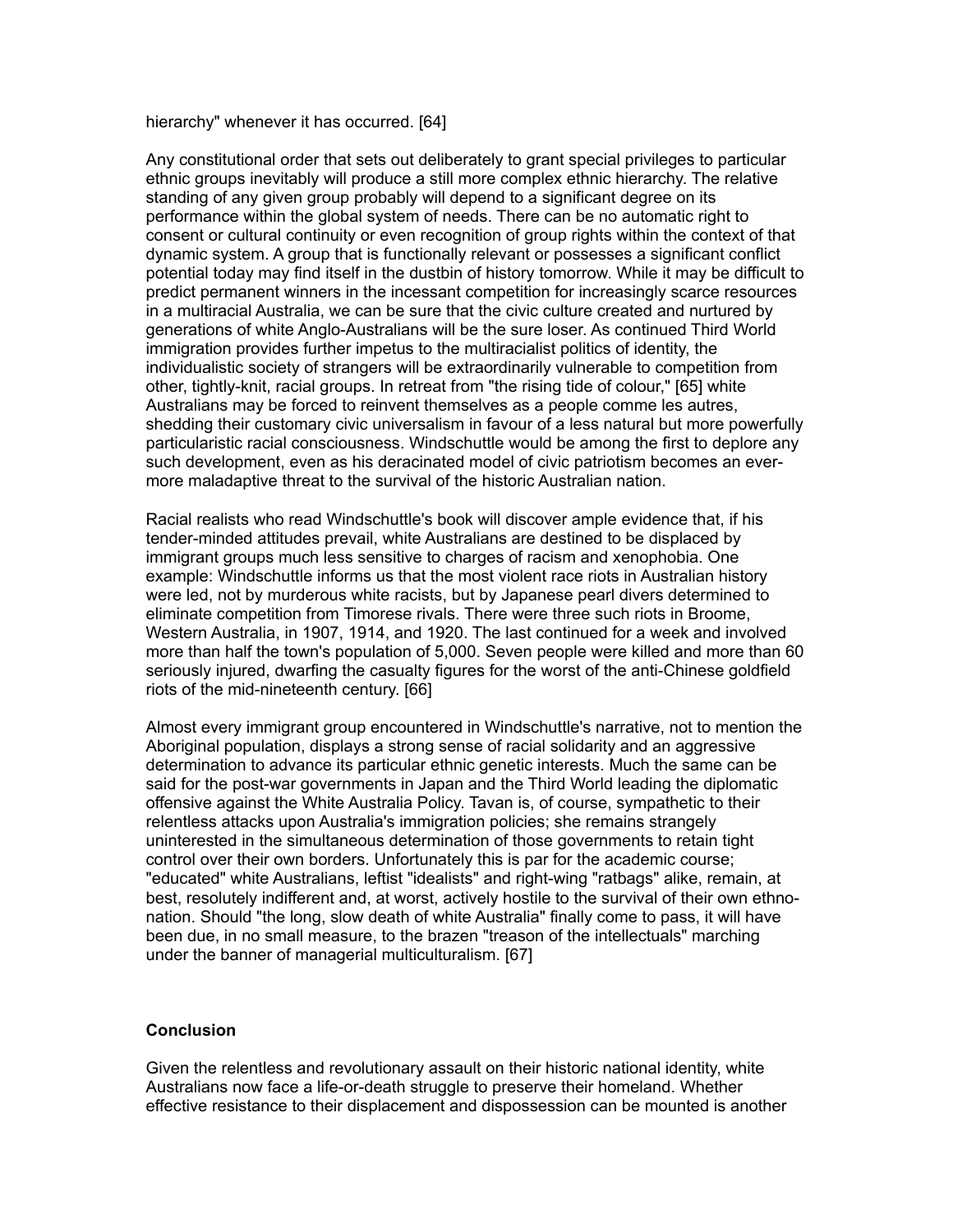question. Unlike other racial, ethnic or religious groups well-equipped to practice the politics of identity, white Australians lack a strong, cohesive sense of ethnic solidarity. As a consequence, ordinary Australians favouring a moratorium on non-white immigration cannot count on effective leadership or support from their co-ethnics among political, intellectual and corporate elites. On the contrary, our still predominantly Anglo-Australian rulers are indifferent; some profit from, and others actually take pride in their active collaboration with the Third World colonisation of Australia. None of the major parties, indeed, not one member of the Commonwealth Parliament, offers citizens the option of voting to defend and nurture Australia's Anglo-European identity. The problem, in short, is clear: The Australian nation is bereft of a responsible ruling class. The solution is, in principle, no less obvious: namely, the restoration of a ruling class rooted in the reinvigorated folkways of an authentically Anglo-American civic patriotism, a ruling class re-attached to the history and destiny of its own people. Only time will tell whether and how any such constitutional reformation could take place. [68]

But the problem of an irresponsible ruling class wedded to open borders is not confined to Australia; it threatens the survival of European civilisation as a whole. The growing Islamic presence throughout the West is perhaps the most visible sign of our spiritual decline. [69] As the secular crisis of European modernity deepens, the soul of our society cries out, unheeded, for salvation. Like the Soviet empire before it, the managerial regime in the West rests upon a shaky foundation of deception and fraud. Charles Murray puts the point bluntly. Western elites, he charges, "are living a lie, basing the future of their societies on the assumption that all groups of people are equal in all respects." [70] A great many politicians and scholars know or suspect, privately, that there are real differences between racial groups; still they support immigration policies demanding public prevarication about the putative evils of racial discrimination (even though any immigration policy-short of completely open or completely closed borders-inevitably favours some groups over others.) Such mendacious elites pose a greater threat to Western civilization than the Islamic militants they choose to harbour in the heart of the citadel.

Unfortunately, so long as the postmodernist boundary between fact and fiction remains in the eye of the beholder, the truth about that threat becomes a mere matter of opinion. The directorate of the globalist regime draws its deepest inspiration from Hollywood dream factories where manufactured images become the new reality. Organized social and political life in the Western world is largely driven by the psychic power of carefully crafted illusions. One fears, therefore, that it may take a serious and prolonged systemic breakdown to free us from the self-destructive taboo against discussion of innate group differences.

The orthodox doctrine that race is only skin deep is only one of the official fictions underpinning the transnational system; more fundamental to the regime's legitimacy is the cornucopian myth of endless economic growth. Seen through the eyes of the managerial class, Australia is an economy, not a country. Nevertheless, a folk memory still survives of a time when Australia was "the lucky country," the homeland of a particular people of British stock with their own particular way of life. Should the globalist economy first falter and finally fail, regime change may yet become possible for this and other Western countries. It may well be that only a miracle can save us now; all the more reason, then, to recall that God helps only those who help themselves. The capacity to act remains the key to our political salvation. [71]

\*Associate Professor, Department of Public Law, Macquarie University, Sydney, Australia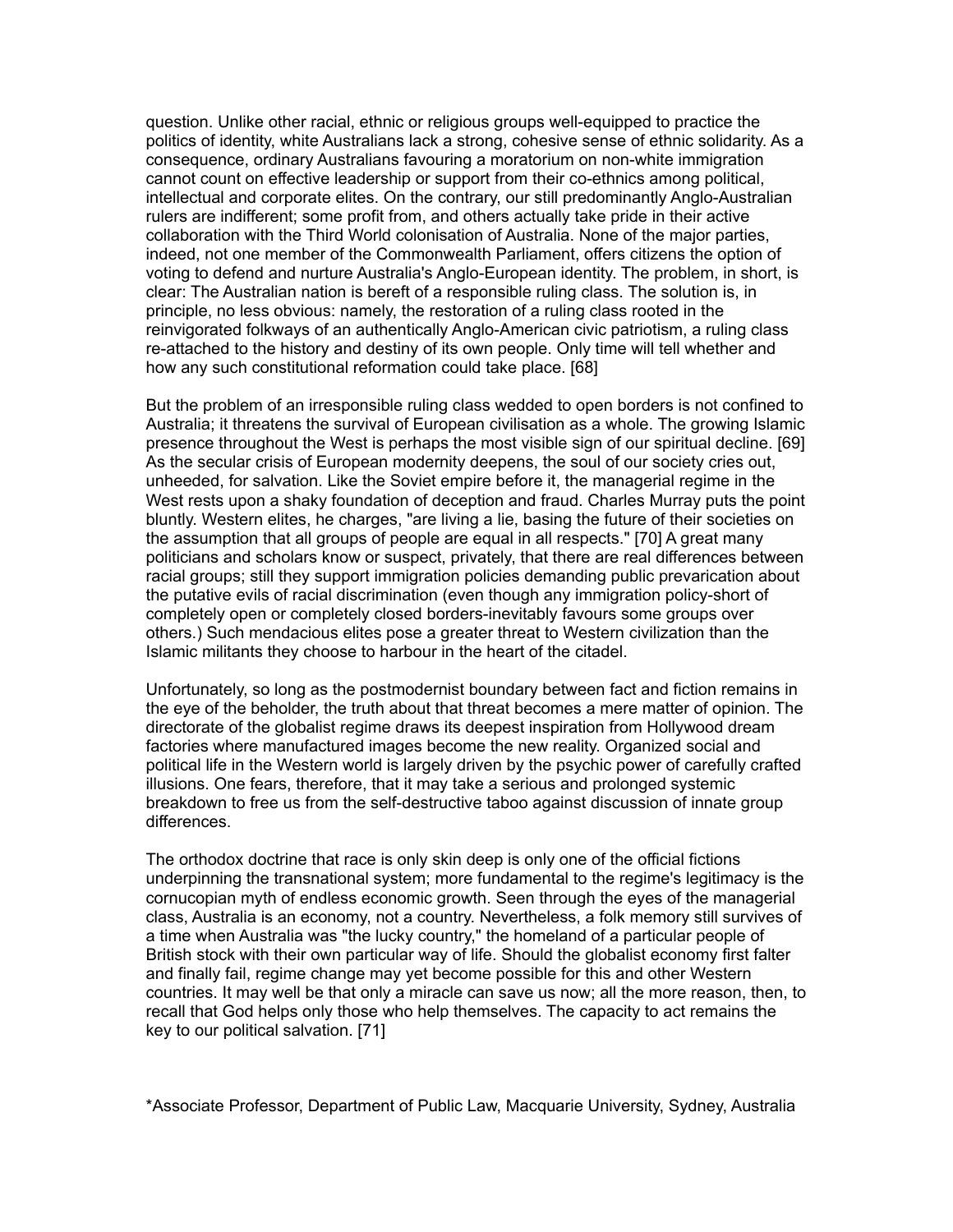2109. Thanks to Kathe Boehringer, Frank Salter and the anonymous referees for the Deakin Law Review for their helpful comments on various drafts of this article.

# **Footnotes:**

1. On the first stage of the managerial revolution see, James Burnham, The Managerial Revolution: What is Happening in the World (1941). But the use of mass immigration and multiculturalism as weapons in that revolutionary movement assumed primary importance from the 1960s onward see, Paul Edward Gottfried, After Liberalism: Mass Democracy in the Managerial State (1999) and id., Multiculturalism and the Politics of Guilt: Towards a Secular Theocracy (2002); see also, Samuel Francis, Power Trip 3(2) Occidental Q. 69 (2003) (last visited on Sept. 7, 2005); and Andrew Fraser, A Marx for the Managerial Revolution: Habermas on Law and Democracy, 28 J. L. & Soc. 361 (2001).

2. On the New Class, see Alvin w Gouldner, The Future of Intellectuals and the Rise of the New Class (1979).

3. Bertolt Brecht, The Solution quoted in Peter Brimelow, Alien Nation: Common Sense About America's Immigration Disaster 58 (1996).

4. See, generally, Samuel Francis, Equality as a Political Weapon in Beautiful Losers: Essays on the Failure of American Conservatism (1993).

5. Included as the Schedule to the Racial Discrimination Act, 1975 (Cth).

6. Immigration Reform Group, Immigration Control or Colour Bar? The Background to `White Australia' and a Proposal for Change 92-3 (Kenneth Rivett, ed, 1962).

7. Douglas Cole, `The Crimson Thread of Kinship': Ethnic Ideas in Australia, 1870-1914, 14 Historical Studies 511 (1971).

8. For an introduction to this literature, see, eg, Vincent Sarich & Frank Miele, Race: The Reality of Human Differences (2004); Michael Levin, Why Race Matters: Race Differences and What They Mean (1997); and J Phillipe Rushton, Race, Evolution and Behaviour: A Life History Perspective (1997). The entire June, 2005 issue of Psychology, Public Policy and Law is devoted to the issue of racial differences in cognitive ability. See, in particular, the lead article by J Phillipe Rushton & Arthur Jensen, Thirty Years of Research on Race Differences in Cognitive Ability 11 Psychol. Pub. Pol'y & L. 235 (2005). See also, Charles Murray, The Inequality Taboo Commentary (September 2005), a fully annotated version is available online at: (last visited on Sept. 7, 2005).

9. See, eg, Tim Dick, Uni suspends outspoken academic, Sydney Morning Herald, July 30-31, 2005, at 9; Bernard Lane, African groups take aim at uni lecturer, The Weekend Australian, August 6-7, 2005, at 3; Andrew Fraser, The Trials and Tribulations of Populism in Australia, Telos 127 (Spring 2004) 119-148.

10.Keith Windschuttle, The Fabrication of Aboriginal History (2002).

11. Keith Windschuttle, The White Australia Policy (2005).

12.See, eg, Walter Berns, Making Patriots (2001).

13. Windschuttle, supra note 11, at 5-6. The suggestion that the White Australia Policy was based upon a civic rather than ethnic nationalism had already been made earlier in Robert Birrell, A Nation of Our Own: Citizenship and Nation-building in Federation Australia (1995).

14. Id, at 6, 8.

15. Humphrey McQueen, A New Britannia (1970).

16. Cole, supra note 7.

17. Franz Boas was a Jewish anthropologist who played a key role in the anti-Darwinian remaking of American social science. According to Carl Degler, "Boas' influence upon American social scientists in matters of race can hardly be exaggerated." He engaged in "a life-long assault on the idea that race was a primary source of the differences to be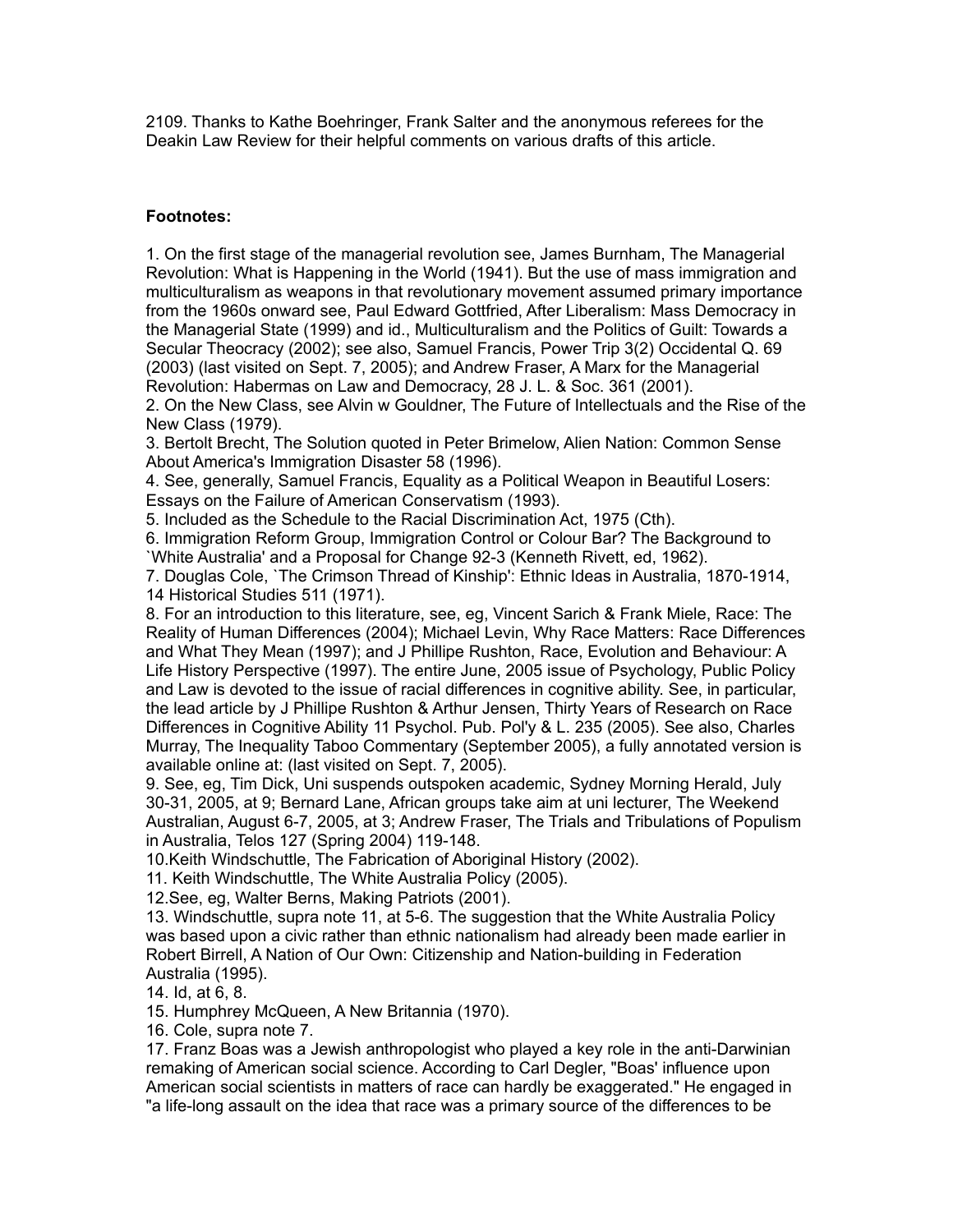found in the mental or social capabilities of human groups." It was "through his ceaseless, almost relentless articulation of the concept of culture" that he effectively expunged race from American social science. See, Carl Degler, In Search of Human Nature: The Decline and Revival of Darwinism in American Social Thought 61, 71 (1991). Boas did not approach his work in the neutral spirit of objective scientific inquiry. On the contrary, his pronounced "out-group sensibility" led him to transform anthropology into a formidable ideological weapon, thereby promoting Jewish ethnic interests in what he conceived as a struggle against anti-Semitism. See, Sarich & Miele, supra note 8, at 86-91; and Kevin McDonald, The Culture of Critique: An Evolutionary Analysis of Jewish Involvement in Twentieth-Century Intellectual and Political Movements 21-30 (1998).

18. Windschuttle, supra note 11, at 174-181.

19. Id, at 5, 82.

20. Id, at 67-74, 326.

21. Id, at 9.

22.Gwenda Tavan, The Long, Slow Death of White Australia 227-9 (2005). Tavan, supra note 22, at 210, 225.

23. On the conflict between "cosmopolitans" and "parochials" in contemporary Australia, see Katharine Betts, The Great Divide (1999).

24.Tavan, supra note 22, at 210, 225.

25. Windschuttle, supra note 11, at 28-35.

26.Id, at 34, 27.

27. Steve Sailer, Race Flat-Earthers Dangerous to Everyone's Health, available at: (last visited on Sept. 7, 2005).

28. Sarich & Miele, supra note 8, at 8, 21, 184-7.

29. Windschuttle, supra note 11, at 285.

30. Kevin McDonald, What Makes Western Culture Unique?, 2(2) Occidental Q. (2002) (last visited on Sept. 7, 2005).

31. Richard Dawkins, The Extended Phenotype (2d ed. 1999).

32. Louis R Browning, Bioculture: A New Paradigm for the Evolution of Western

Populations 4(1) Occidental Q. 31 (2004) (last visited on Sept. 7, 2005).

33. Dawkins defines a meme as follows: "A unit of cultural inheritance, hypothesized as analogous to the particulate gene, and as naturally selected by virtue of its `phenotypic' consequences on its own survival and replication in the cultural environment," dawkins supra note 31, at 290.

34. Margaret Canovan, Nationhood and Political Theory 58, 75-7 (1996).

35. Roger Scruton, The West and the Rest: Globalization and the Terrorist Threat 52, 56 (2002).

36.Canovan, supra note 34, at 87-92, 59.

37. Scruton, supra note 35, at 51-60.

38. Canovan, supra note 34, at 59.

39. On which, see, Alan Macfarlane, The Origins of English Individualism: The Family, Property and Social Transition (1978). The phrase itself was coined in 1965 by EP

Thompson, see, The Peculiarities of the English, in The Poverty of Theory (1978).

40. Canovan, supra note 34, at 63.

41. Scruton, supra note 35, at 51.

42. McDonald, supra note 30.

43. Donald Harman Akenson, The Historiography of English-speaking Canada and the Concept of Diaspora: A Skeptical Appreciation, 76 Canadian Historical Rev. 377 (1995). 44. See, generally, Sterling Seagrave, Lords of the Rim (1995); Joel Kotkin, Tribes: How Race, Religion and Ethnicity Determine Success in the Global Economy (1992); Thomas Sowell, Migrations and Cultures: A World View (1996).

45.See, eg, Steve Sailer, It's All Relative: Putting Race in its Proper Perspective, available at: (last visited on Sept. 7, 2005). Note that Sailer's definition of "race" as an inbred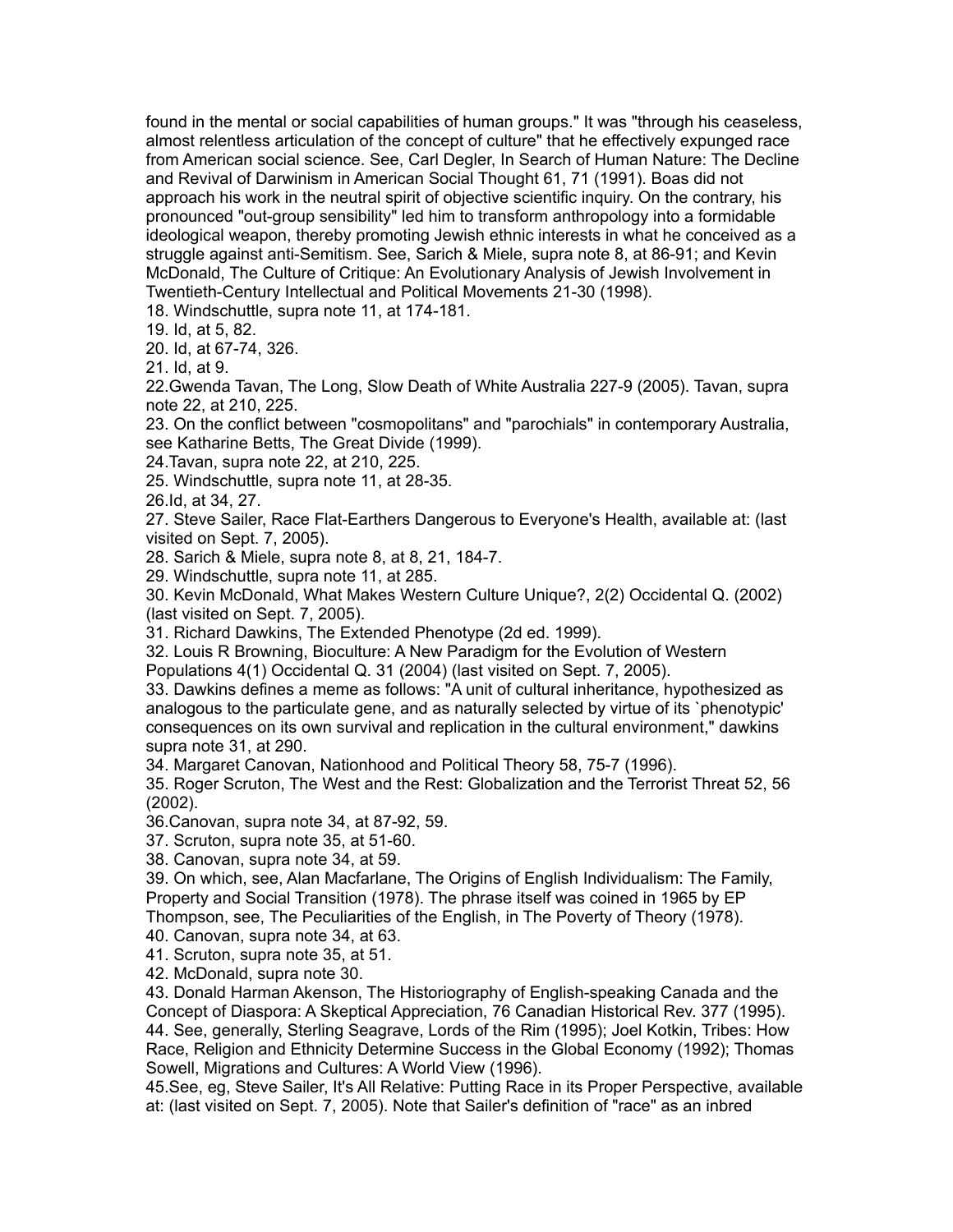extended family, means that some such descent groups are closely related, such as Catholics and Protestants in Northern Ireland while others, such as the classic continental races (Africans, Europeans and East Asians), that evolved separately for 40,000 years or so were relatively remote from each other, both genetically and geographically. Race is a fuzzy category precisely because any genetically distinct descent group could be classified as a race. Remember, however, that the concept of a species is no less fuzzy: Are dogs, wolves and coyotes separate or members of the same species?

46. Frank Salter, On Genetic Interests: Family, Ethny and Humanity in an Age of Mass Migration 47, 42, 59-75 (2003).

47.On "market-dominant minorities," see, Amy Chua, World on Fire: How Exporting Free-Market Democracy Breeds Ethnic Hatred and Global Instability (2003). An excellent review of Chua's book is available online at: (last visited on Sept. 7, 2005). On Jews as the classic "market-dominant minority:" see, Kevin McDonald, A People That Shall Dwell Alone: Judaism as a Group Evolutionary Strategy (1994); and Yuri Slezkine, The Jewish Century (2004).

48. Welfare, Ethnicity and Altruism: New Findings and Evolutionary Theory (Frank Salter ed., 2004).

49. Greg Roberts, Refugees from Africa focus of hate campaign, The Weekend Australian, July 23-24, 2005, at 6.

50. Andrew Fraser, Refugees and "Anglo-Australians", Parramatta Sun, July 6, 2005, at 6. 51.Greg Roberts, Top academic accused of neo-Nazi links, The Australian, July 20, 2005, at 6.

52. Levin, supra note 8, at 291-332.

53. Rushton & Jensen, supra note 8.

54. Levin, supra note 8, at 148, 105-6; Rushton, supra note 8, at 169-170, 267-8. Authorities in many Western countries, including Australia, do not collect or publish comprehensive and reliable statistics showing the relationship between ethnicity and crime. Where statistics on black crime rates, in particular, are available, clear patterns emerge. See, eg the data sets available online at: (last visited on Sept. 7, 2005).

One analysis of US government crime statistics concluded that blacks were responsible for 90% of the incidents of violent interracial crime involving blacks and whites. Blacks in the USA "are as much more violent than whites (four to eight times) as men are more violent than women." See, New Century Foundation, The Color of Crime: Race, Crime and Violence in America (1997) available at: (last visited on Sept. 7, 2005).

British experience with black crime can be examined at: < http://www.homeoffice.gov.uk/ rds/pdfs05/s95race04.pdf> (last visited on Aug. 14, 2005). 55. Windschuttle, supra note 11, at 25.

56. Immigration Reform Group, supra note 6, at 123.

57. Francis, supra note 1, at 76.

58. Scruton, supra note 35, at 60.

59. Francis, supra note 1, at 76-7.

60. James Tully, Strange Multiplicity: Constitutionalism in an Age of Diversity 70, 96 (1995).

61. Cynthia V Ward, The Limits of `Liberal Republicanism': Why Group-Based Remedies and Republican Citizenship Don't Mix 91 Colum. L. Rev. 581, 585-6 (1991). 62.Id, at 593, 606.

63.Julian Triado, Corporatism, Democracy and Modernity 9 Thesis Eleven 33 (1994).

64. William H McNeill, Polyethnicity and National Identity in World History 76 (1986).

65. See, the prescient work by lothrop Stoddard, The rising tide of color (1920).

66.Windschuttle, supra note 11, at 201.

67. Cf. julien benda, la trahison des Clercs (1927).

68. For one possible strategy, see Andrew Fraser, Reinventing Aristocracy: The Constitutional Reformation of Corporate Governance (1998).